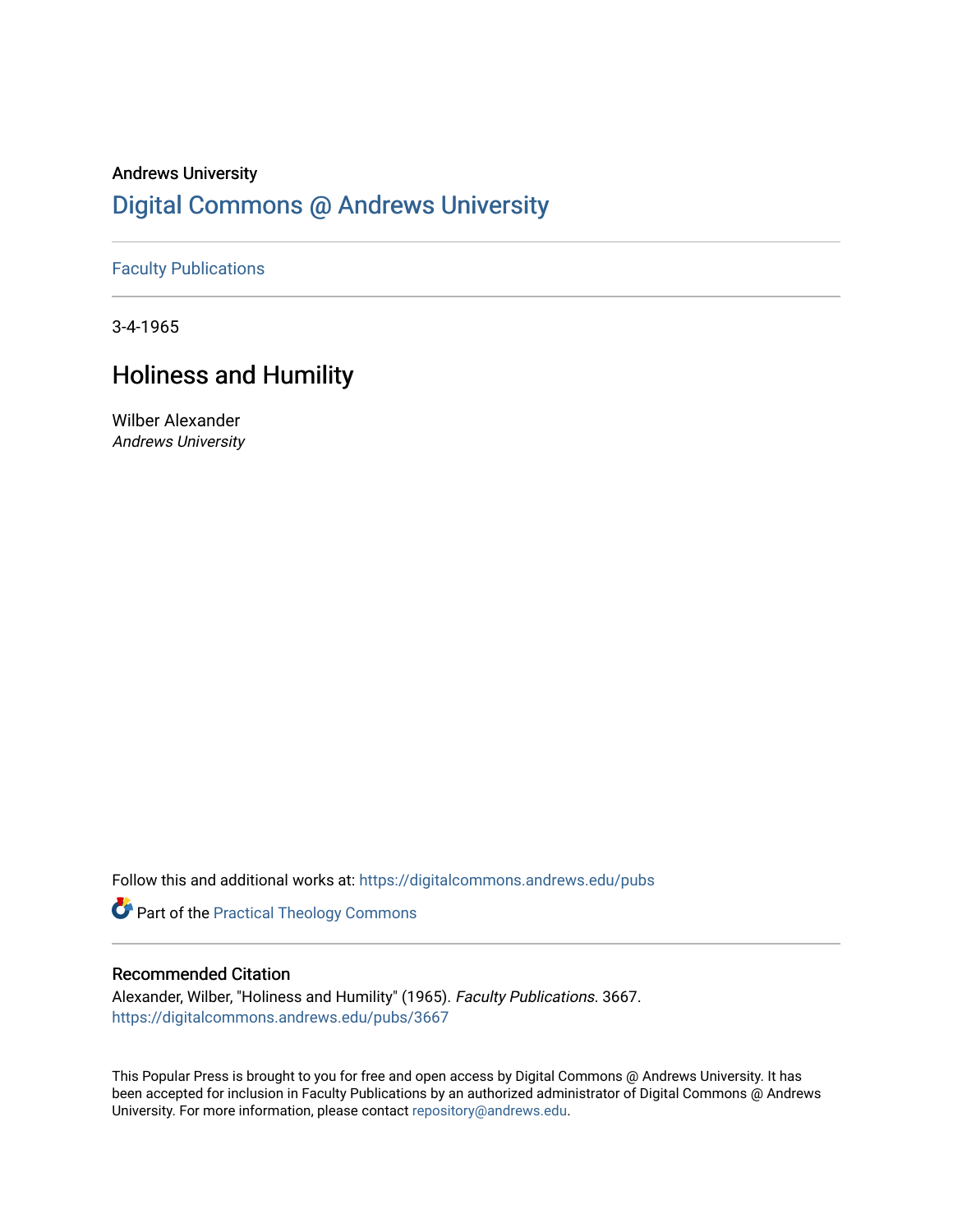*When rightly understood, there is a surprisingly close relationship between* 

# **holiness and humility**

By Wilber Alexander *Chairman, Department of Religion, Andrews University* 

THE devoted men of a religious order were meeting in a year-<br>end business session and re-<br>treat to report the past year's progress order were meeting in a yearend business session and reand to encourage one another spiritually. Appointed delegates from groups within the order spoke of the advances their own group had made in membership growth, financial gain, charity performed, and persons helped. As the delegates finished their reports it appeared that each succeeding group had made gains above the others.

Then the spokesman for the last group rose to give his report. As he read each statistic he apologized for the fact that although each member of his group had worked diligently to carry out well-laid plans, the figures revealed meager results. At the close of his report he commended the other groups and then said, "There is one thing we have accomplished this year above the other brethren. We have been tops in humility.'

Of all the Christian virtues humility is one of the most desirable. At the same time it is one of the most difficult to understand and exemplify.

The practice of this noble virtue takes countless forms. We have seen humility in terms of dress—the sackcloth and ashes of the Pharisee, the rags of the mendicant monk, the simplicity and modesty of cut and pattern in clothes for modern Christian groups. Such bodily attitudes as kneeling, crawling, or prostration suggest humility. We are sympathetic toward the publican with bowed head and smitten breast. We hold in contempt the proud Pharisee. Attitudes of selfdepreciation and of self-negation are often considered evidences of humility. Nothing in the words of a humble person suggests self-reference, but rather a studied minimizing of any personal accomplishments.

Pilgrimages, isolation, menial labors, all appeal to humble men. This attitude may be carried to the point of deliberate subjection to ridicule and punishment. In one of the suburbs of Los Angeles a few years ago observers could see a man walking down the streets with a sign on his



COPYRIGHT © 1956 BY THE REVIEW AND HERALD WILLIAM HUTCHINSON, ARTIST

The Roman centurion demonstrated the true spirit of humility.

back that read, "I'm a fool for Jesus Christ. Whose fool are you?"

Humility thus practiced has been soul satisfying to some and very frustrating to others. Some people walk benignly through life, apparently happiest in their humility when it assumes its lowest lowliness. Those critical of Christianity look at its meekness, obedience, compassion, forgiveness, and especially its humility as evidence of weakness.

To the questioning mind humility

seems an enigma. Even with relative freedom as it relates to God's sovereignty, should not man be able to express his personality, his potentialities, as they really are to demonstrate whatever talents or excellencies he possesses through heredity and disciplined achievement? How can a person excel if he must continually minimize himself? How can humility be identified? What behavior must be evidenced? What norms must be met before one can say, "This is humility"? How does one evaluate the humility of his humility?

Could not a person be self-deceived in humility and have in fact an insidious pride? Would not the achievement of any high degree of humility be difficult to claim without feelings of self-satisfaction, feelings of pride of ownership? Is it possible for a Christian to be able to say he is a bornagain, saved saint and still be humble? Since most men feel somewhat inferior much of the time, in the face of naturally imposed human limitations would not self-depreciation be devastating?

The answers to these and other questions on humility find their answer in the life of the lowliest of men, the Man called Jesus Christ. Writing to the Philippian believers Paul points to Christ's example. "So if there is any encouragement in Christ, any incentive of love, any participation in the Spirit, any affection and sympathy, complete my joy by being of the same mind, having the same love, being in full accord and of one mind. Do nothing from selfishness or conceit, but in humility count others better than yourselves. Let each of you look not only to his own interests, but also to the interests of others. Have this mind among yourselves, which you have in Christ Jesus, who, though he was in the form of God, did not count equality with God a thing to be grasped, but emptied himself, taking the form of a servant, being born in the likeness of men. And being found in human form he humbled himself and became obedient unto death, even death on a cross" (Phil. 2:1-8, R.S.V.).